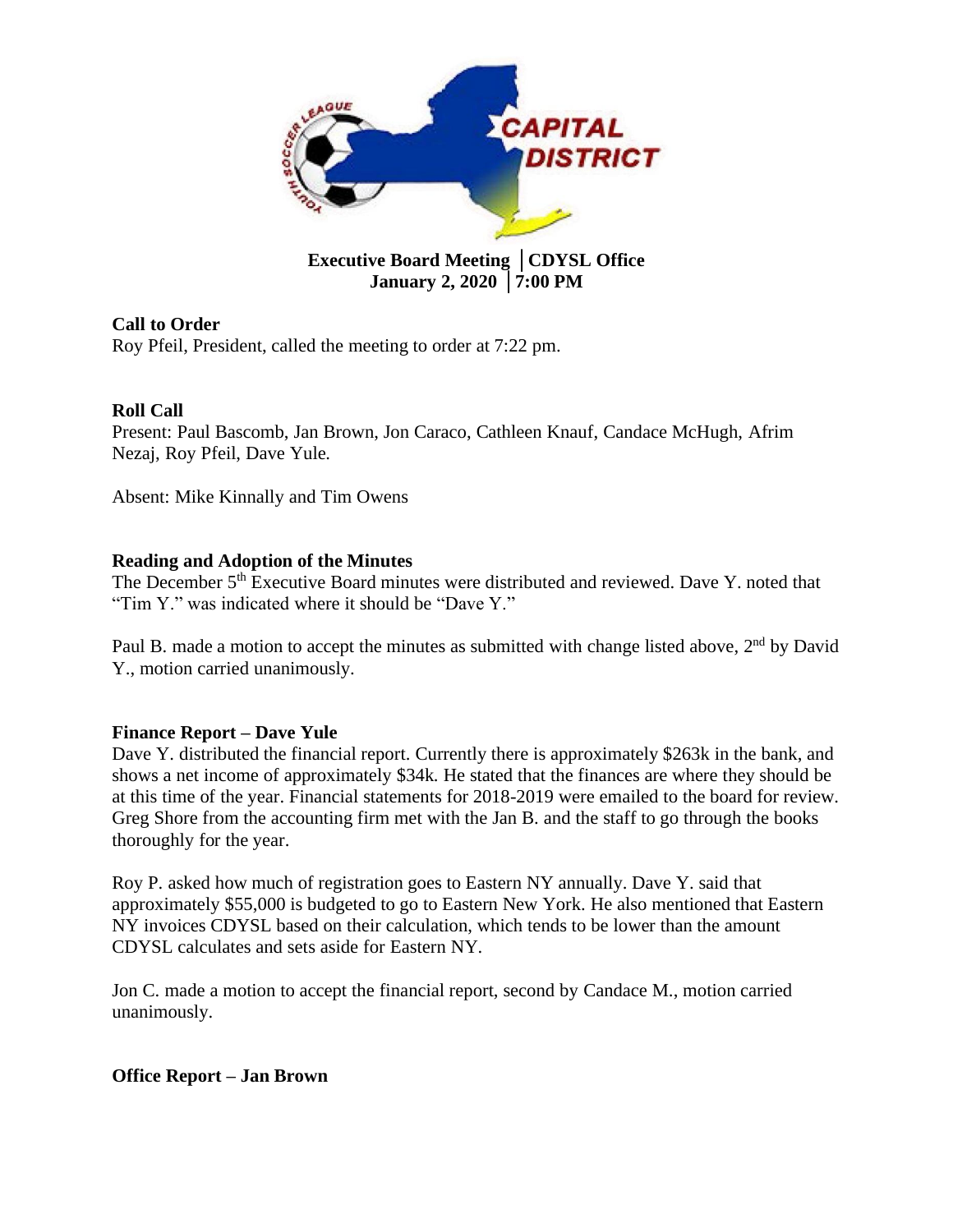Jan B. reported that the month of December was fairly slow and allowed the office to catch up on paperwork.

Jan B. said that the new employee is working out well, and they are waiting to get her computer up and running as soon as Justin can come in (he has been sick).

The new software should be up and running by the beginning of next week. Jan B. has been testing out the software by utilizing the demo system and everything seems to be working well. The last payment to Logical Net for the software is \$2500 and will be held until the final software has been delivered. Paul B. asked if the scheduling fields will be part of the new software, and Jan B. confirmed that it will.

Empire Cup is in the process to finish the application to go to Eastern NY. Registration for travel players is near 2,400. Afrim N. requested that future reports list a comparison to the previous year. Jan B. confirmed that the numbers are very similar, with recreation a little down from last year.

Roy P. mentioned that it is a slow process to train all staff in every area. Roy P. would like everyone to be cross trained. Jan said right now Olga is just learning her job now and doesn't want to branch out into other areas yet.

Roy P. said that Eastern NY sent a box to Tammy, and Roy P. would like to present it to her at an upcoming meeting.

## **Committee Reports:**

- 1. **Rules – Tim Owens (absent)** No report.
- **2. Finance – Dave Yule** No report.
- **3. Games – Paul Bascomb** No report.

## **4. Membership/Nominations – Afrim Nezaj** Paul B. asked if any clubs have inquired about joining CDYSL. Jan B. stated that she has

had no requests.

Jan B. mentioned that Oneonta and Calcio are having a meeting on February 2nd to explore options for working together to promote youth soccer in that area. They have expressed that are not interested in merging.

Roy P. stated that Eastern New York is having a meeting on February 29<sup>th</sup>, and he encouraged Jan B. to attend (Roy will also be attending). He also mentioned that any other board member is welcome to attend.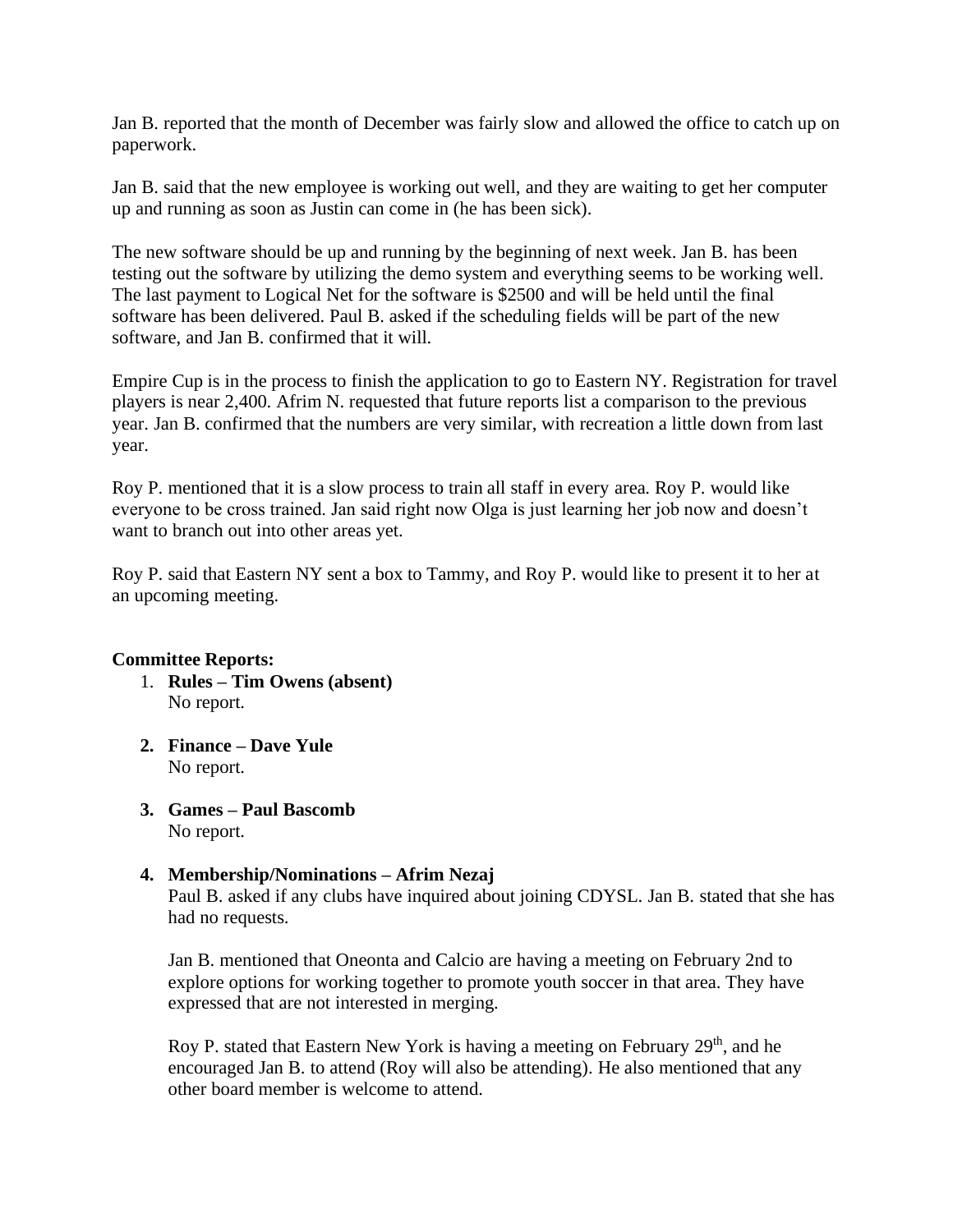# **5. Executive**

No report.

- **6. Registrations – Jan Brown** No report.
- **7. Zero Tolerance/Appeals – Roy Pfeil**  No report.
- **8. Arbitration/Appeals – Dave Yule** No report.

## **Special Committees**

## **1. Programs – Roy Pfeil**

- **a. Coaching Education – Roy Pfeil** No report
- **b. ODP Program – Roy Pfeil** No report.
- **c. Coaches Workshop** See unfinished business.
- **d. Scholarships – Candace McHugh**

Candace M. reported that a letter regarding the scholarship application has been sent out with a deadline of February 29, and Dave Y. confirmed that information is on the CDYSL website, and the office will send out email blasts.

## **Unfinished Business**

1. Empire Cup 2019

Afrim N. reported that the Sports Plex has blocked out, and Jan B. is working on the tournament application for Eastern NY. Afrim stressed the importance of getting the paperwork in right away so that Afrims can promote the tournament.

Roy P. also confirmed that upon the request from the President of Eastern NY, the Sports Plex will not sell beer during the tournament.

2. Coaches Workshop

Dave Y. asked if Jan B. has received a quote from Afrims for the Coaches Workshop. Jan B. said that she has been unable to connect with Rebecca at Afrims. Afrim N. and Jan B. decided that they would meet the next day at 10am on Friday to settle the details.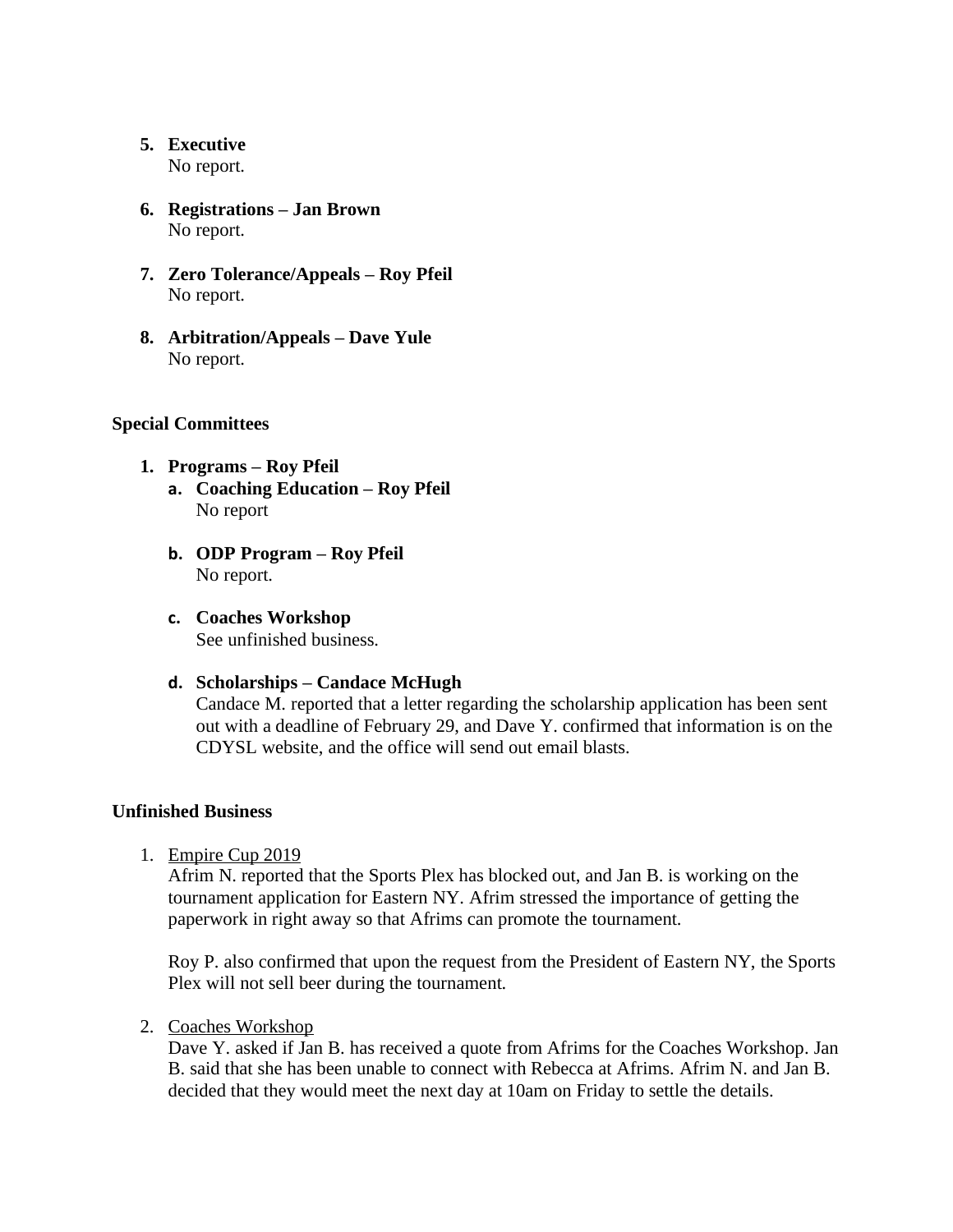Paul B. asked what the cost is to rent out the upstairs office at Afrims, and Afrim N. responded that it is typically complementary. Paul B. mentioned that he is looking to book a 4-hour new referee course there.

Roy P. suggested that CDYSL offer to pay Afrims \$1500 for the use of the facility for the Coaches Workshop. In the past, CDYSL paid Sand Creek Middle School \$1250 for the use of the school. Cathleen had proposed at the last meeting to offer Afrims \$1000- \$1200. At the last meeting, the board had requested that Jan B. contact Afrims with the details of the workshop, and to request a quote from Afrims.

Roy P. mentioned that he requested suggestions for the workshop. He mentioned that Roy P. and Cathleen K. are going to the Coaches Convention in Baltimore and hope to find some clinicians for the Coaches Workshop. Last year there were 10-12 clinics. Jan B. mentioned that it would be beneficial to inquire about clinicians for the following year, so that it isn't such a rush to get clinicians. Roy P. stated that he would like to send 3-4 people to the conference in the future.

Roy P. asked if they are prepared to make videos at the Coaches Workshop. Jan B. said she hasn't booked the videographer yet, as she needs to find out what the new facility can/can't do. Paul B. commented that access to electricity and extension cords are the most important thing and suggested that the videographer stop by Afrims to ensure that they have everything he needs.

The board also discussed the possibility of adding a coaching course to the workshop.

#### **New Business**

1. Ballston Spa Request for Financial Support

Roy P. read a letter from the President of the Ballston Spa soccer club that was sent to both Roy P. and Jan B.. Ballston Spa has a team comprised of approximately 18 refugees and are seeking a reduction in registration costs from CDYSL and they would like to register the team for the Spring league without any cost to the players.

Dave Y. mentioned that he received a personal request for donations from the Albany Soccer club for a team of refugees. Dave Y. suggested contacting Tim Owens, as he may provide some insight to which club the refugees are playing for.

Jan B. mentioned that the team has played in the past with Albany Soccer club. Since the age span is 14-18, Albany Soccer club notified the team that the players would have to be split into other teams so that they could play with the appropriate age range. However, the coach wanted to keep the players together, therefore they are moving the team to Ballston Spa. Paul B. also mentioned that there was a dispute last June during a game with the Albany Soccer team and Albany Risse (refugee team). The board decided that Jan B. would find out more information regarding where the team would be playing.